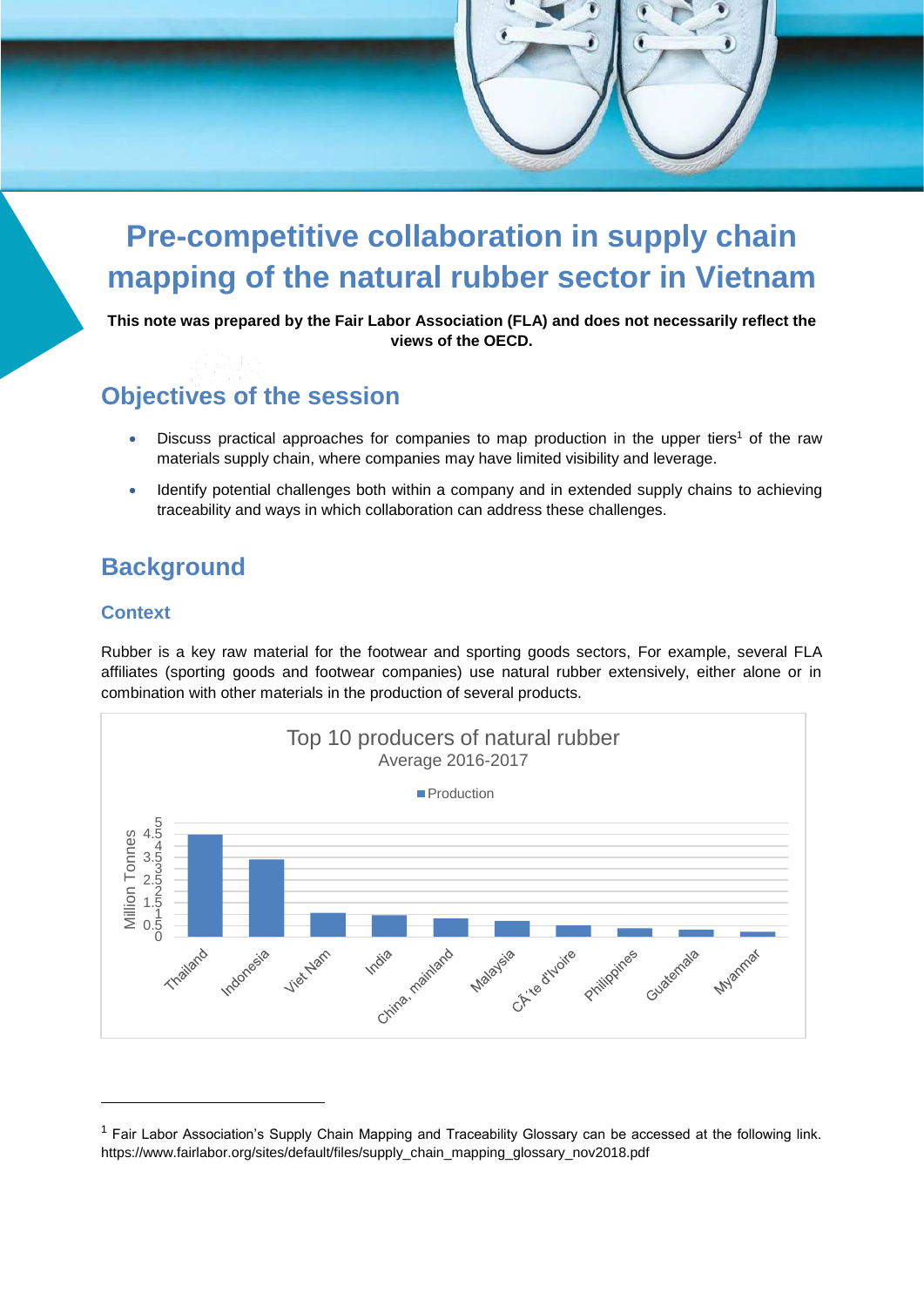## **2**

 $\overline{a}$ 

Viet Nam is a key rubber producing country: Between 2005 and 2015, the country doubled its natural rubber production<sup>2</sup>, and in 2017 was the third-largest rubber producer globally after Thailand and Indonesia.<sup>3</sup> **This session will draw primarily on the Viet Nam context, however findings and lessons learned are not necessarily unique to Viet Nam.** 

While there has been some attention to the adverse environmental and chemical usage aspects in the production of rubber<sup>4</sup>, limited attention has been paid to the labor conditions. In contrast to other materials – such as cotton – rubber remains relatively unexplored from a labour perspective. However, given the seasonal nature of work, and especially during peak latex harvesting season, FLA's field-level data gathering<sup>5</sup> in Viet Nam indicates various labour risks, including the use of seasonal (migrant) workers, low wages and excessive working hours. At the same time, important reforms are underway, including better protection for migrant workers<sup>6</sup> and ratification of the ILO convention on collective bargaining<sup>7</sup>. However, overall there is very little data on labor rights issues in the natural rubber supply chain in Vietnam.

## **What are the remaining challenges and gaps?**

In light of potentially higher risks of human rights in the upper tiers of global supply chains, more information needs to be collected in the hidden parts of the supply chain that fall outside of the usual monitoring scope of multi-nationals or government agencies. Yet, there are no proven processes and methods established for supply chain traceability. Each organization has its own mechanics determined by its strategic vision and available resources. Establishing such visibility remains a challenge across raw materials generally, including rubber. According to a survey conducted by the FLA amongst 99 of its affiliated companies, the key challenges that face the companies on conducting supply chain traceability are lack of manpower and human resources (62 percent) and lack of financial means (43 percent) to invest in this exercise. Other challenges are lack of data collection tools, guidance material, in-house expertise to guide the process, or agreed-upon commitment within a company on prioritizing supply chain mapping. Ten percent of the respondents indicated that they lack commitment from their suppliers, and vendors is a challenge. The lack of cooperation makes the supply chain mapping process difficult for them.

From the FLA's perspective, key challenges remain because companies still consider supply chain mapping as a one-time activity rather than as a core operational activity. Secondly, there is a lack of cascading mechanisms in the supply chain, where more responsibilities and support needs to be provided to suppliers to help them learn and engage in this as a joint activity. Finally, given that supply chains span across countries and borders, it is a resource-intensive exercise for one company to undertake alone, and there is a lack of proven collective approaches.

In relation to rubber specifically, companies used to the compliance approach at direct manufacturing find themselves lacking leverage to obtain information from upstream suppliers. Currently, the footwear sector only sources six percent of all-natural rubber globally. For the FLA the main concern is that once the salient human rights issues are established, even the most active companies may be limited in bringing about meaningful improvements at scale unless they explore partnerships with other sectors, such as the tire

<sup>&</sup>lt;sup>2</sup> Association of Natural Rubber Producing Countries, ["Member Country Info: Vietnam.](http://www.anrpc.org/html/member-coutry-info.aspx?ID=81&PID=82)" Accessed 6 January 2019. <sup>3</sup> Food and Agriculture Organisation of the United Nations, "**FAOStats**; Crops."

<sup>&</sup>lt;sup>4</sup> [Current trends of rubber plantation expansion may threaten biodiversity and livelihoods,](https://www.sciencedirect.com/science/article/abs/pii/S0959378015000801?via%3Dihub) Global Environmental Change.

<sup>5</sup> Based on FLA's field visit to rubber plantation and interaction with local stakeholders in Vietnam in October 2018.

<sup>&</sup>lt;sup>6</sup> The Phnom Penh Post (Sep 2019), "CLMTV [Cambodia, Laos, Myanmar, Thailand and Vietnam] countries agree [framework for mobile social security scheme.](https://www.phnompenhpost.com/national/clmtv-countries-agree-framework-mobile-social-security-scheme-0)"

<sup>&</sup>lt;sup>7</sup> ILO (July 2019), ["Vietnam ratifies the Collective Bargaining Convention.](https://www.ilo.org/global/standards/subjects-covered-by-international-labour-standards/collective-bargaining/WCMS_713933/lang--en/index.htm)"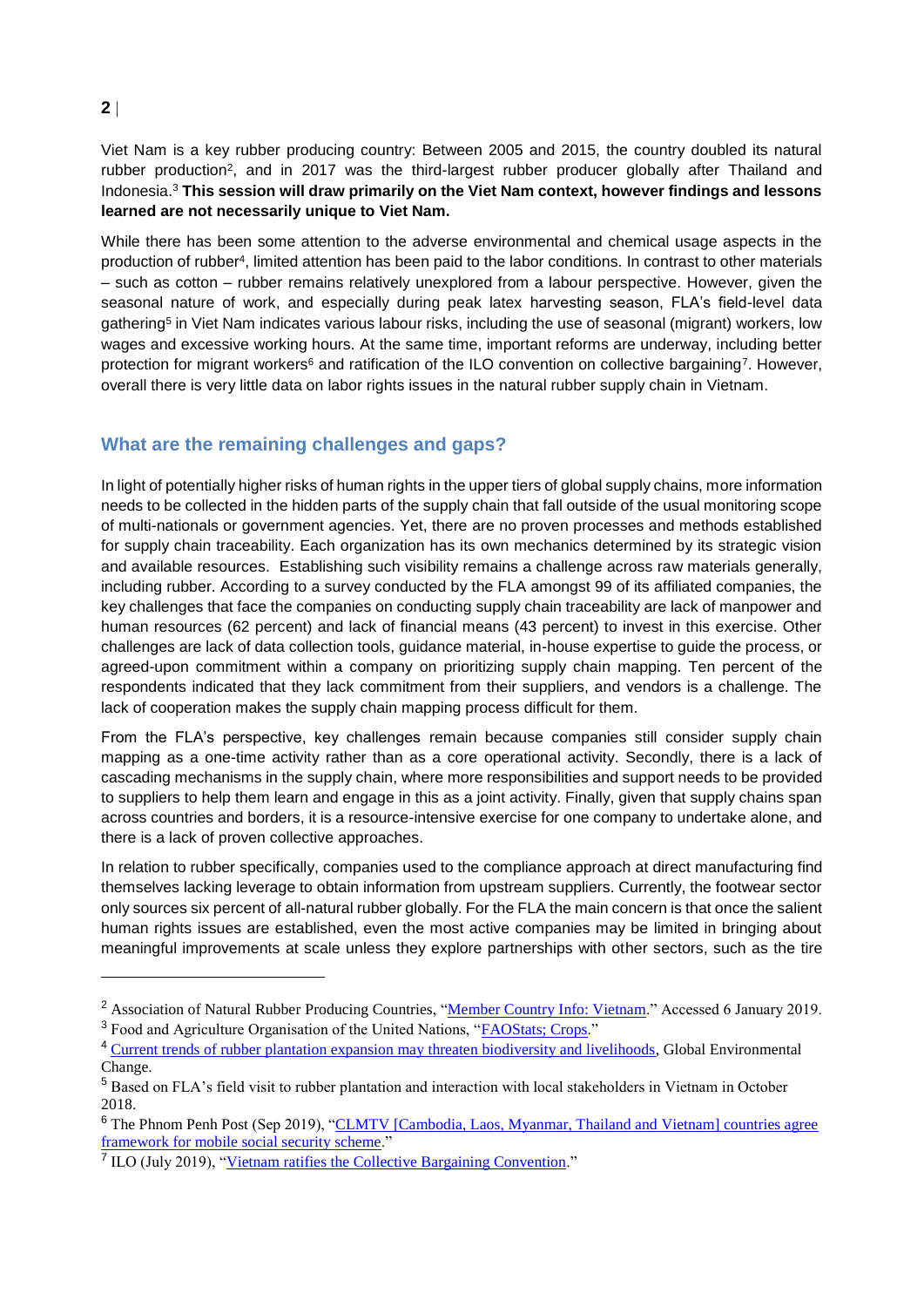manufacturing, responsible for consuming about 70 percent of the global natural rubber and who lead the  $local$  government engagement. $1$ 

### **About the FLA project on rubber mapping in Viet Nam**

In 2019, the Fair Labor Association (FLA) partnered with the International Organization for Migration (IOM) and three global footwear and sporting goods companies - Adidas, New Balance, and Puma, sourcing shoes and sporting goods from Vietnam, on a rubber mapping project. The first objective of the project is to map the natural rubber value chain, understand supply chain structure, assess worker demographics, recruitment process, and working conditions at the various tiers of the natural rubber supply chain. The second objective is for the participating companies to learn about supply chain mapping in an action-based learning approach, identify gaps in the internal supply chain management systems, and understand processes that can contribute to streamlining the process both internally and externally for future supply chain discourse.

Through the FLA-IOM project, multinational companies engaged different departments to work together to collate information and to create an overview of bottlenecks, especially at the tier three level and hotspot areas. The FLA-IOM project has also engaged with over forty suppliers ranging from footwear manufacturers (tier 1) to component suppliers (tier 2), to traders and intermediaries, to rubber processors (tier 3), and plantation.

# **Discussion questions**

The following discussion questions build on the case study of mapping the rubber supply chain in Viet Nam.

- How is the rubber supply chain organised and what are its unique characteristics?
- What were the key learnings for business, intergovernmental organisations and suppliers in establishing traceability in the rubber supply chain – including in relation to creating buy-in.
- What are the persisting challenges to establishing traceability?
- What learnings can be applied in other contexts, such as in relation to other materials or regions?

# **For more information**

- Fair Labor Association, *Child Labor in Cotton Supply Chain in Turkey*, 2017 [https://www.fairlabor.org/sites/default/files/documents/reports/child\\_labor\\_in\\_cotton\\_supply\\_chai](https://www.fairlabor.org/sites/default/files/documents/reports/child_labor_in_cotton_supply_chains_june_2017.pdf) [ns\\_june\\_2017.pdf](https://www.fairlabor.org/sites/default/files/documents/reports/child_labor_in_cotton_supply_chains_june_2017.pdf)
- Fair Labor Association, *Improving Employment Practices in the Turkish Cotton Sector*, 2019 [https://www.fairlabor.org/sites/default/files/documents/turkishcottonreport\\_final.pdf](https://www.fairlabor.org/sites/default/files/documents/turkishcottonreport_final.pdf)
- Fair Labor Association, Children's' Lives at Stake, Study of the shoes manufacturing cluster in India, 2017 [https://www.fairlabor.org/sites/default/files/documents/reports/childrens\\_lives\\_at\\_stake\\_full\\_repor](https://www.fairlabor.org/sites/default/files/documents/reports/childrens_lives_at_stake_full_report_december_2017_0.pdf) [t\\_december\\_2017\\_0.pdf](https://www.fairlabor.org/sites/default/files/documents/reports/childrens_lives_at_stake_full_report_december_2017_0.pdf)
- Fair Labor Association, *Guidance on Supply Chain Mapping and Traceability*, [https://www.fairlabor.org/blog/entry/guidance-supply-chain-mapping-transparency-and](https://www.fairlabor.org/blog/entry/guidance-supply-chain-mapping-transparency-and-traceability)[traceability](https://www.fairlabor.org/blog/entry/guidance-supply-chain-mapping-transparency-and-traceability)